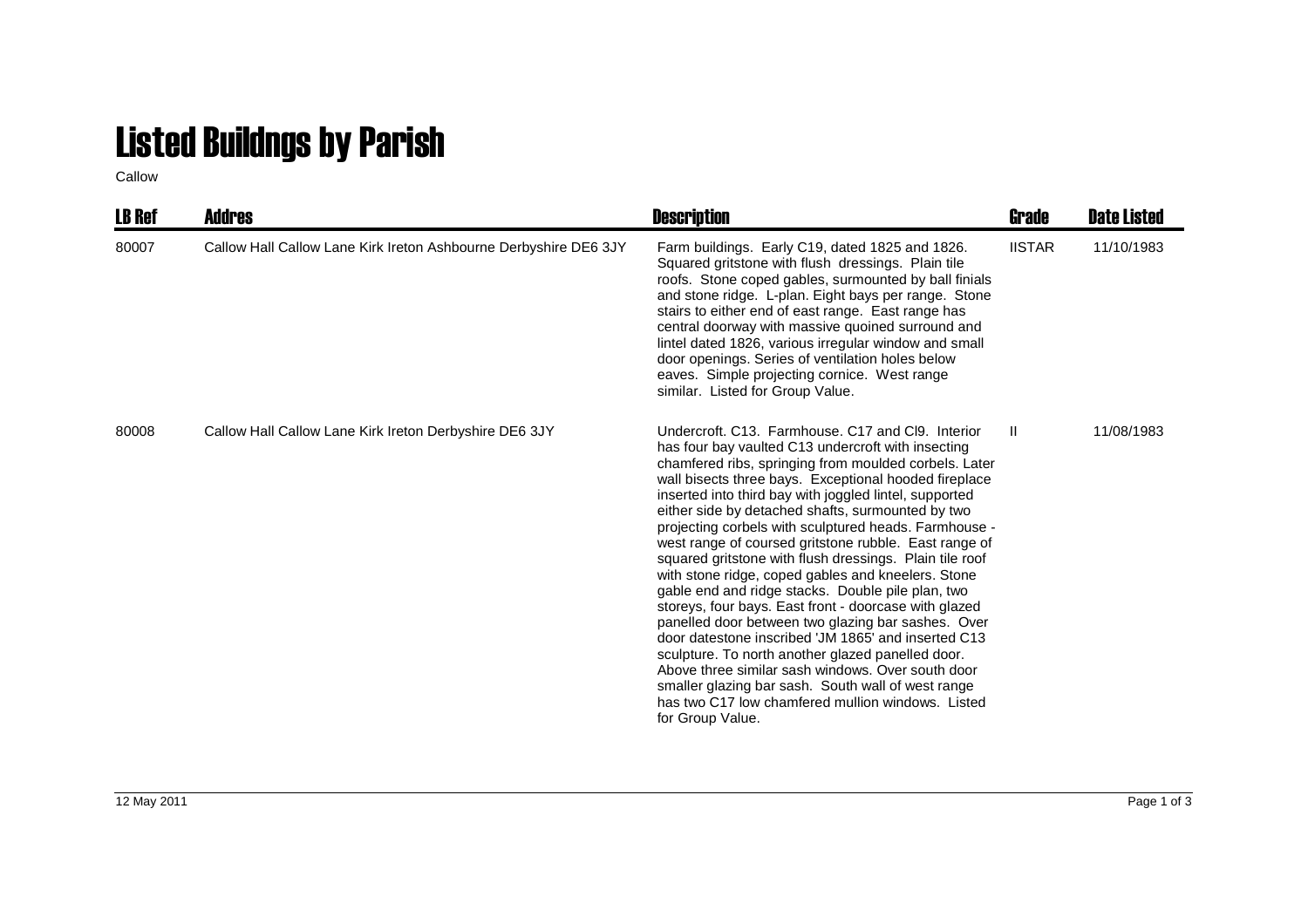| <b>LB Ref</b> | <b>Addres</b>                                               | <b>Description</b>                                                                                                                                                                                                                                                                                                                                                                                                                                                                                                                                                                                                                                                                                                                                                        | <b>Grade</b> | <b>Date Listed</b> |
|---------------|-------------------------------------------------------------|---------------------------------------------------------------------------------------------------------------------------------------------------------------------------------------------------------------------------------------------------------------------------------------------------------------------------------------------------------------------------------------------------------------------------------------------------------------------------------------------------------------------------------------------------------------------------------------------------------------------------------------------------------------------------------------------------------------------------------------------------------------------------|--------------|--------------------|
| 80009         | Round Meadow Farm Callow Lane Wirksworth Derbyshire DE4 4BN | Farmhouse and outbuilding under continuous roof.<br>Dated 1820. Squared coursed gritstone with flush<br>dressings. Plain tile roof with stone ridge. Brick gable<br>end and ridge stacks. Stone coped gables with<br>kneelers. Double fronted, two storeys. Massively<br>quoined doorcase with lintel inscribed 'CC 1820'. To<br>either side 2-light flush mullion windows with C20<br>casements. Above two similar windows. To west<br>adjoining outbuildings, two windows either side of<br>stable door. Two casements above.                                                                                                                                                                                                                                           | Ш            | 11/10/1983         |
| 80010         | Callow Carr Farm Dark Lane Wirksworth Derbyshire DE4 4BN    | Farmhouse and stables under continuous roof. Dated<br>1790 with later alterations. Squared coursed gritstone<br>with flush dressings. Plain tile roof. Brick gable end<br>and ridge stacks. Two storeys, double fronted. 2-light<br>flush mullion windows either side of C20 projecting<br>porch. Above two similar windows. All windows with<br>leaded casements. Projecting eaves band. Adjoining<br>barn has door and ventilation holes to ground floor.<br>Above 2-light mullion window. Stone coped gable and<br>kneelers to south end. Low cattleshed attached to<br>south east end, two doors with three bee hollows set<br>into the walls. To rear, lower two storey wing with<br>remains of two chamfered mullion windows. Door with<br>dated lintels 'DG 1790'. | - 11         | 11/10/1983         |
| 80011         | The Kennels Dark Lane Wirksworth Derbyshire DE4 4BR         | Farmhouse. Early C19. Coursed gritstone with flush<br>dressings. Slate roof. Stone coped gables and<br>kneelers. Double fronted facade. 3-light flush mullion<br>windows either side of projecting C20 porch. Two 2-<br>light flush mullion windows above. Single light window<br>over porch. Single storey gabled addition to east.                                                                                                                                                                                                                                                                                                                                                                                                                                      | $\mathbf{H}$ | 11/10/1983         |